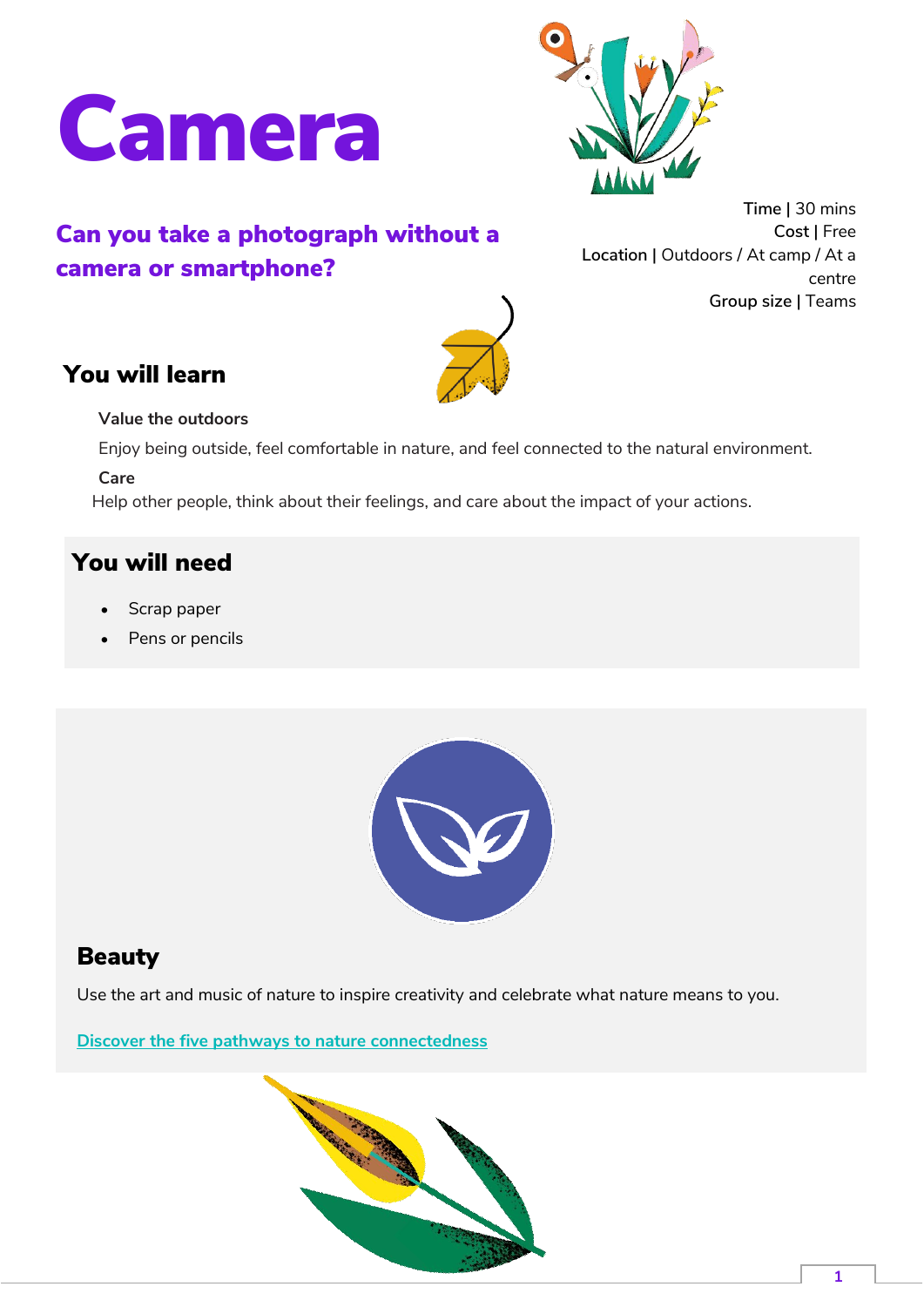## Before you begin

Find a safe place to do this activity. Try to find somewhere with interesting views, ideally outdoors.

## Lights, camera, action

- 1. Everyone should get into pairs. Make sure everyone knows the area for the activity, and that it is safe. In each pair there will be a 'camera' and a 'photographer'. The camera must keep their eyes closed and there must be no verbal communication.
- 2. The photographer should walk around the area with their camera and find interesting sights and views. They should position the camera and then double tap on their shoulder for them to open their eyes. After three seconds the photographer should tap the camera once more to close their eyes.
- 3. Once the photographer has taken three photographs, the players should swap roles.
- 4. After everyone has taken three photographs, bring the group back together and distribute drawing materials. Ask everyone to 'develop' their favourite photograph by drawing what they could see.

## Reflection

| Time   | Activity                                                                                                                                                                                                                                                                                                              |
|--------|-----------------------------------------------------------------------------------------------------------------------------------------------------------------------------------------------------------------------------------------------------------------------------------------------------------------------|
| 5 mins | This activity was about learning to take care and valuing the outdoors by capturing<br>photographs of the area looking its best. Why did you like the photograph that you drew<br>at the end? Why did you choose to photograph certain things? When you were the<br>camera, did you trust your photographer at first? |



#### Change the level of challenge

Encourage the participants to think creatively and use different angles, lenses and camera modes. Move the camera back and forth for zoom, lay them on the ground for an interesting angle and slowly spin them around for a panorama.

#### Make it accessible

Use an area that meets all your access needs.

All Scout activities should be *[inclusive and accessible](https://www.scouts.org.uk/volunteers/inclusion-and-diversity/supporting-those-with-additional-needs-and-neurodiversity/reasonable-adjustments/)*.